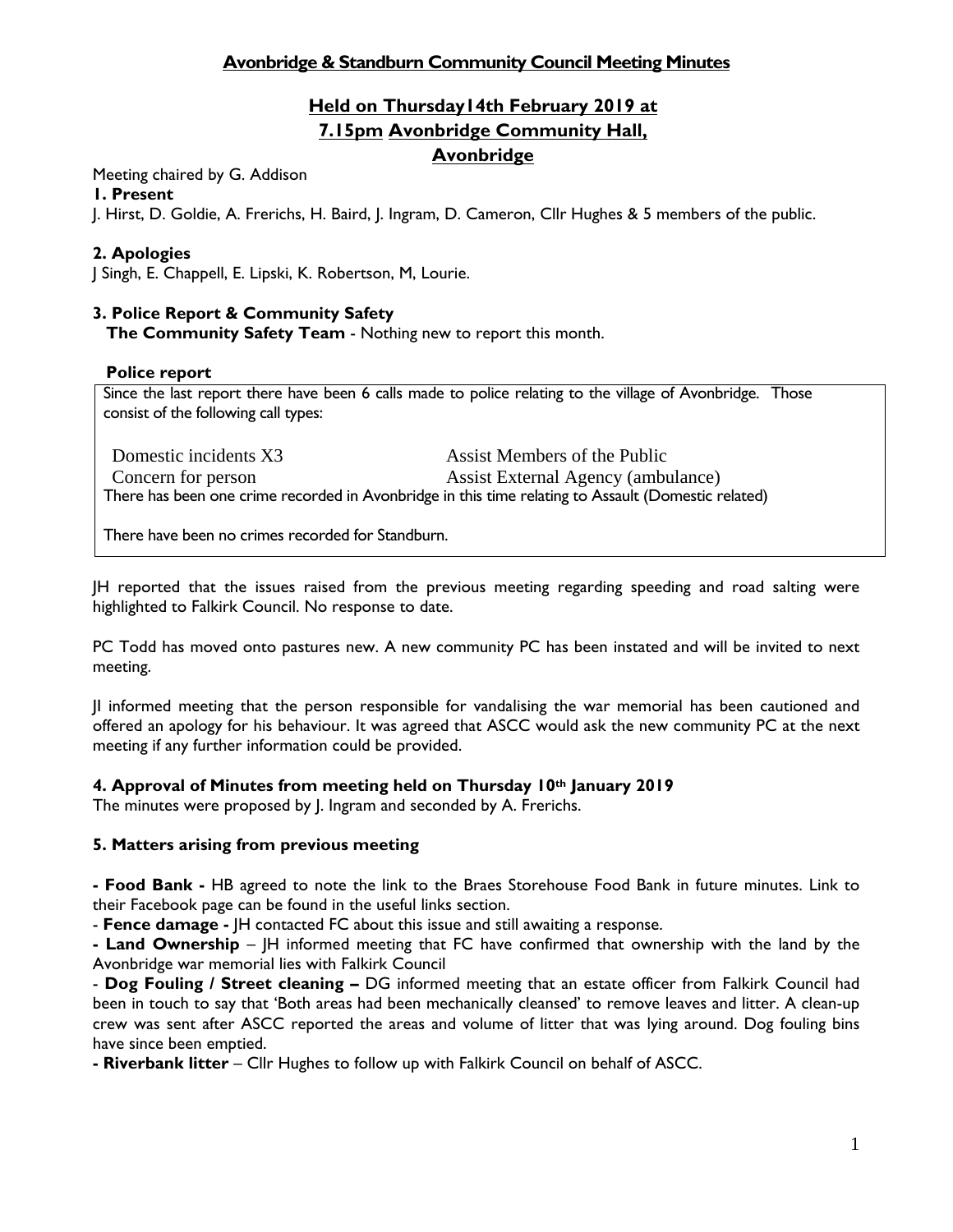-**EWOS** – DG is pursuing the continuing pollution issues. An enforcement notice was placed on EWOS but despite the installation of bio filters the smells from the factory still continue to be a problem. GA will write on behalf of ASCC to SEPA.

**6. New ASCC members** – JH proposed K. Robertson to become a member of the community council. AF seconded this motion.

### **7. Speed limit Blackston Road & other road issues**

GA reported that residents have asked if ASCC will make an application to Falkirk Council for the speed limit to be reduced. GA agreed to proceed with this request. Cllr Hughes to send relevant contact details.

A concerned resident requested that a mirror should be installed at Dummies Lane to make the junction safer. GA agreed to investigate this matter further.

GA also urged that all members of the community to continue reporting the increasing number of potholes to Falkirk Council.

# **8. Defibs**

GA informed meeting that Stevensons had expressed an interest in having defib installed by their yard. CC members agreed that this would not be best practical location as there may be times with limited access. GA will write to Stevensons to inform of decision. It was agreed that suitable location for Avonbridge should be the Doctor's surgery and Drumbowie Primary for Standburn. Residents at the meeting also suggested that a location should be sourced for the area of Candie due to its remote location. GA agreed to make further enquiries.

### **9. Chair's Report/Correspondence**

- a) Invitation to Forth Valley annual review. Ministerial public session will be held on Wed 13th March 11.30am at FVRH. Anyone interested in attending, is asked to 0800 456033 to book a space.
- b) Dig In Falkirk Falkirk Council have developed a draft community food growing strategy and are looking for views from the public. Copies of the strategy are available on FC Website and in local libraries. HB agreed to share information on Facebook page and send information to EC to place on ASCC website.
- c) Craigbank Road mess garages GA received a response from FC that the mess had been cleared in the area. Residents from the area reported that this was correct but that it is still an ongoing problem. GA agreed to rewrite to FC.
- d) Avonbridge United Reform Church will be holding a reopening event on 24th February. All are invited to attend and formal services will be commencing in the church from Sunday  $3^{rd}$  March 2019.

### **10. Treasurer's Report**

| <b>ASCC Acct -</b><br>expenditure)                                     | <b>Balance</b>           |  |                                                                                                           |  |  |  | £6,009.67 (£5237.67 ringfenced for Christmas decoration |  |
|------------------------------------------------------------------------|--------------------------|--|-----------------------------------------------------------------------------------------------------------|--|--|--|---------------------------------------------------------|--|
| <b>Burnhead Moss Acct -</b>                                            | <b>Balance £1,455.27</b> |  |                                                                                                           |  |  |  |                                                         |  |
| <b>Micro Grant Applications – 4 applications received this month:-</b> |                          |  |                                                                                                           |  |  |  |                                                         |  |
| Avonbridge Primary School Parent Council-                              |                          |  | £150.00 Application for penny whistles for music club /<br>lessons Approved subject to quote confirmation |  |  |  |                                                         |  |
| Avonbridge Youth Club -                                                |                          |  | £150.00 to provide a Zoolab session for nursery to $P4$ age<br>groups - Approved.                         |  |  |  |                                                         |  |
| OAP Lunch Club Avonbridge -                                            |                          |  | £150.00 to buy additional crockery and pots $-$ Approved                                                  |  |  |  |                                                         |  |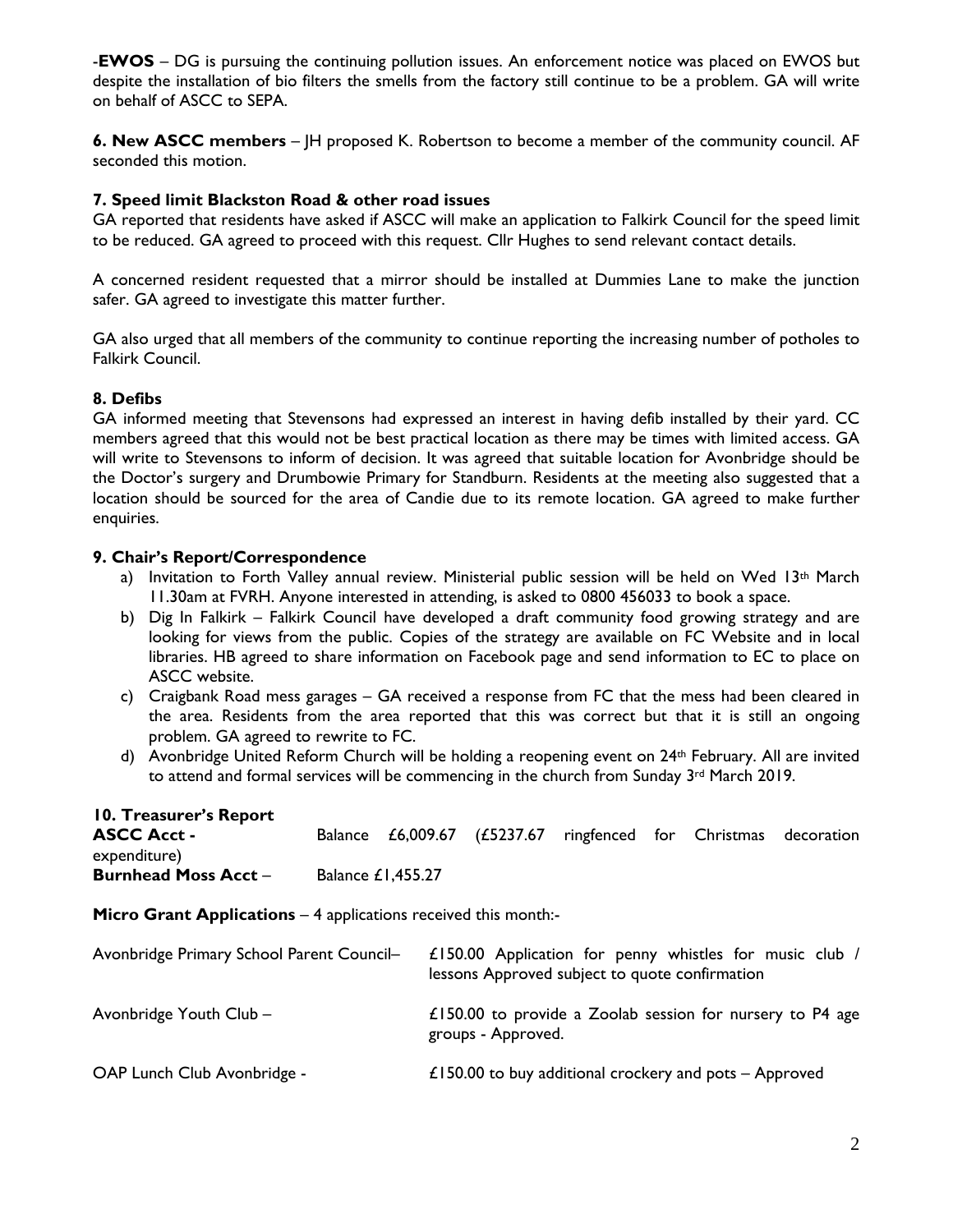Avonbridge Community Hall – **Elamphia 120.00** to provide roller skating tasters sessions and to run a roller disco in the hall – Approved.

# **11. Planning, IT and online update**

3 applications have been reported since last meeting

X1 formation of vehicular access and road at Babbithill. Ref no. P/19/0061/FUL

X1 Resubmission for redevelopment of farm steading to form 4 dwelling houses at Boagstown Farm, FK1 2JF. Ref no. P/19/0042/FUL

X1 Erection of dwelling house and garage with amendments at Netherton, Candie. Ref No. P/18/0722/FUL

Website – 379 hits this month.

# **BROADBAND**

EC met with MSP Angus MacDonald on  $12<sup>th</sup>$  January to discuss the continuous delays and make him aware that Avonbridge exchange appears to be the last in Central Scotland that is still awaiting conversion to fibre. Mr MacDonald agreed to write to Digital Scotland. EC also urged anyone who falls into the West Lothian catchment to contact their local MSP Fiona Hyslop. It is hoped that pressure from 2 MSPs may help a little.

All ASCC members agreed that a letter of formal complaint should be issued to Open Reach for the terrible handling of the exchange being converted. JH agreed she and EC would draft a formal letter of complaint on behalf of residents to Angus MacDonald to urge him to act on our behalf.

### **12. Avonbridge Community Hall**

A new committee was formed on 6<sup>th</sup> February 2019 with 13 new members. Committee meetings will be held on the first Wednesday of each month.

JH wrote to MSP Angus MacDonald to request support and ask if council would reconsider the decisions being made regarding hall transfer.

COSS event – JH & DC agreed to attend event on Saturday  $2^{nd}$  March to find out more about possible support and options available for the community hall.

ASCC will provide support to the hall and new committee where they can.

Local resident expressed an interest in having a Pilates class. JH to ask instructor she knows about holding class in hall.

Cllr Hughes agreed to support formal request for hall to be re-designated as a community centre. JH agreed to write a formal letter to Falkirk Council and to all 3 local councillors asking for support.

### **13. Christmas 2019 Planning**

AF and JH confirmed that they are happy to continue with the planning of Christmas 2019 and report back any developments as they arise. They are going to pursue Falkirk Council about planning requirements, decoration and illumination options over the coming months.

MSP Angus MacDonald has confirmed that he will be supporting village decorations.

Cllr Hughes will find out if FC handles liability insurance in other local communities in regard to Christmas decorations.

### **14. Communication**

AF highlighted that there seems to be times ASCC members are being missed out of circulating information. HB agreed to double check distribution list. All agreed that all members should be included in group discussions out with meeting times.

# **13. A.O.C.B**

**I. Paths –** Member of public asked if there were any updates about current path upgrading. It was also highlighted that the manhole covers across from Avonbridge Primary was still an issue. Cllr Hughes agreed to follow up these matters and report back.